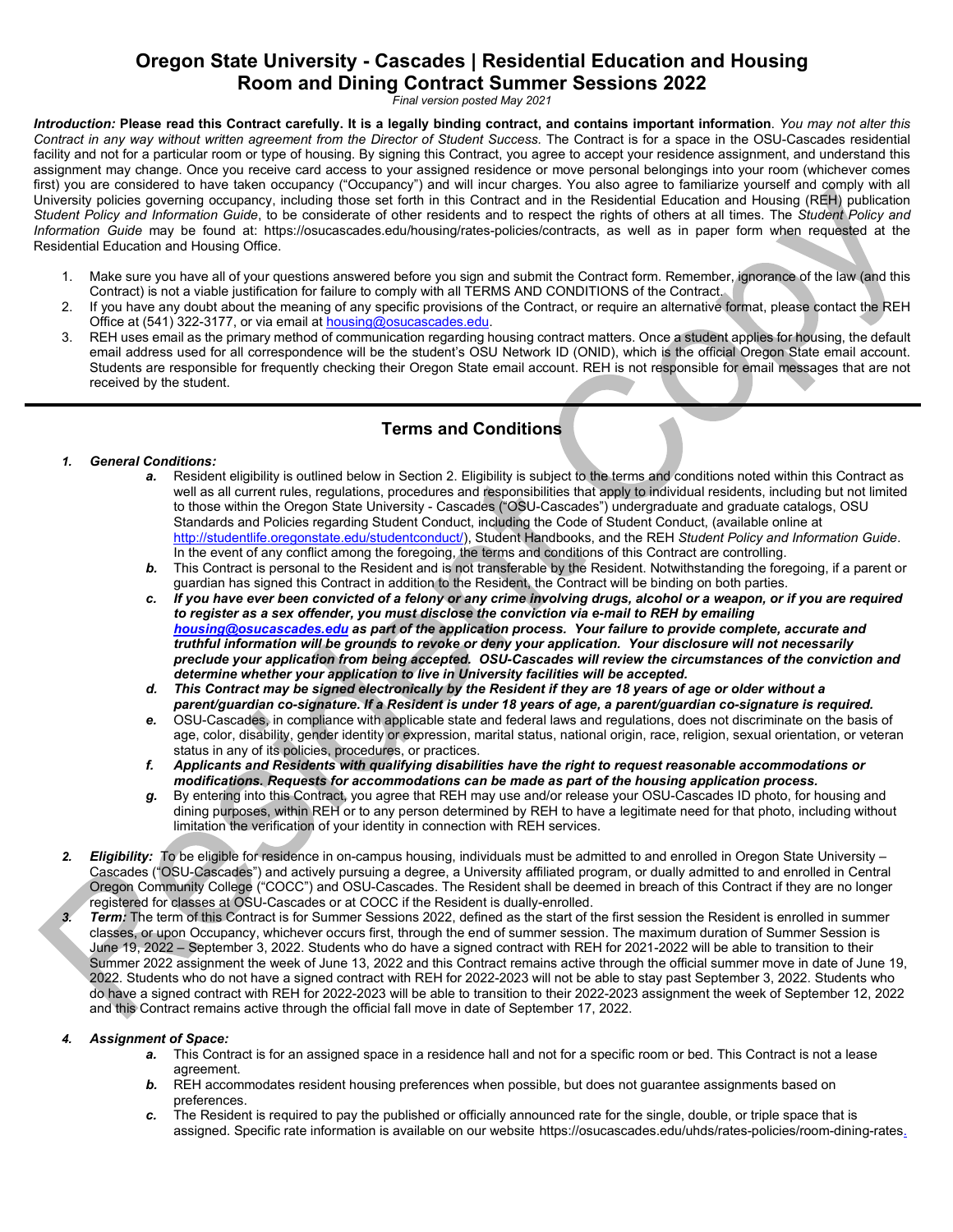- *d. The University reserves the right to reassign Residents to another room or residence, or change the occupancy configuration of a room, at any time during the term of this Contract*. Examples of circumstances requiring reassignments include, but are not limited to: consolidating space, conserving energy, protecting the welfare of residents, closing part or all of a building, utilizing an ADA designated space for an ADA room accommodation, or other maintenance, economic, behavioral or safety reasons.
- *e.* **Failure to receive an assignment notification by email does not cancel the Contract.** Assignment to a residence hall is contingent upon the University's final acceptance of admission as a student and on the availability of space.
- *f.* Assignments may be based on previous behavior or conduct issues.
- *g.* Acceptance of this Contract by REH does not confirm admission to the University.
- *h.* The University reserves the right to refuse any application to live in University residence halls.
- *i.* Animals are not permitted in residence halls, except as authorized under the OSU Service & Assistance Animal Policy: [https://accessibility.oregonstate.edu/serviceanimalpolicy#serviceanimals.](https://accessibility.oregonstate.edu/serviceanimalpolicy#serviceanimals)
- *5. Occupancy***:** Occupancy means that the Resident has received card access for a specified room and/or has moved personal belongings into the room (whichever occurs first). Occupancy is for the Term of the Contract, and ends 24 hours after the Resident completes finals, or at 5:00 PM on the last day of the term, whichever is earlier. Written authorization from the Assistant Director of Residential Education and Housing or designee is required for any other occupancy arrangement. Occupancy status does not require the actual physical presence of the Resident or their belongings. The Resident will be assessed charges for the entire Term of this Contract.
- *6. Cancellation of Contract by Resident prior to Occupancy***: All Contract cancellations must be in writing, from the Resident, and delivered t[o Housing@osucascades.edu](mailto:Housing@osucascades.edu) from the Resident's ONID account in order to be effective unless otherwise permitted as posted on the OSU-Cascades housing website.** 
	- *a.* **Student is No Longer Enrolled or Cancelling Their Enrollment with OSU-Cascades**
		- i. E.g. students who are no longer enrolled at the OSU-Cascades campus are no longer eligible to live in housing. Reasons for cancellation may include but are not limited to: being called to active military duty, transferring to another institution of higher education, withdrawing from the University, graduating from the University.
		- ii. Students in this category will not receive a cancellation fee as long as they provide relevant supporting documentation when cancelling their Contract.
- **7.** *Cancellation of Contract by Resident Post-Occupancy:* If a Resident would like to move out of the residence hall post-occupancy prior to the end of the occupancy period, they must cancel their Contract, which has associated fees. To cancel, the Resident must complete all the steps outlined on the REH website regarding [moving out before the end of the academic year.](https://osucascades.edu/uhds/rates-policies/moving-out) Please see section 17 below for details on what happens to the dining plan, if any, after a Resident cancels their Contract.
	- *a. Student is Continuing Enrollment at OSU-Cascades:* If a Resident moves out and plans to continue their enrollment at OSU-Cascades, they will be prorated the remaining days of the term of housing, as outlined in their Summer 2022 housing application, room charges based upon the day the Resident completes a check-out for the room. In addition, if a Resident leaves before the chosen Summer 2022 term, they will be assessed a cancellation fee of \$500.
	- *b. Student is Not Continuing Enrollment at OSU***:** If a Resident moves out and can verify they do not plan to continue their enrollment at OSU-Cascades, they will be prorated the remaining days of the term of housing (until the Sunday of finals week) room charges based upon the day the Resident completes a check-out for the room.
	- *c.* **After the relevant cancellation deadline, upon Resident petition via Petition for Financial Appeal accessible on the REH website,** OSU-Cascades may release the Resident from this Contract under limited circumstances upon receipt of a written letter requesting such extraordinary action accompanied by appropriate documentation. Contract releases under this section will not be subject to the Cancellation Fee but Residents will be responsible for pro-rated room and board charges that were incurred from the time they took Occupancy until the cancellation and may or may not include dining plan charges based on student situation. Contract releases are extraordinary, are not automatic, and may be granted, with appropriate supporting documentation, only under one of the following circumstances:
		- *i.* The Resident is admitted but fails to register for class or cancels registration.
		- *ii.* The Resident withdraws from the University or is dismissed from the University for academic reasons during this Contract Term, unless withdrawal is the result of a disciplinary violation.
		- *iii.* The Resident completes their academic program and graduates from OSU-Cascades.
		- *iv.* The Resident is enrolled in special academic or dual-enrollment programs (such as off-campus research, approved internships, study abroad or other exchange programs) that require them to leave campus and has provided REH with written verification of the same from their academic department.
		- *v.* If, after signing the Contract, the Resident suffers significant and unforeseeable financial hardships outside the Resident's reasonable control.
		- *vi.* The Resident has an unforeseen issue they believe merits the need to live off campus. The Resident must provide appropriate documentation to OSU-Cascades Office of Student Success by a qualified professional specifically outlining their need to live off campus. For medical situations, staff in the Office of Student Success will work with the Resident and REH staff to determine if there is a need for the Resident to work with Disability Access Services for an accommodation on campus. Otherwise, the Office of Student Success will determine if the information supports the Resident's need to live off campus.
		- *vii.* The Resident provides proof of marriage, domestic partnership, or parenting.
		- *viii.* The Resident transfers to the OSU Corvallis Campus, OSU Distance Degree Program, or is solely taking OSU e-Campus courses, and the Resident moves more than 50 miles from the OSU-Cascades Campus.

#### *8. Contract Termination (by University):*

- *a.* REH reserves the right to terminate this Contract for any of the following reasons:
	- *i.* The Resident has not taken Occupancy of the assigned space by noon on the first day of classes, unless the REH Office has received written notification prior to the start of the term from the student that they will be arriving late. Reassignment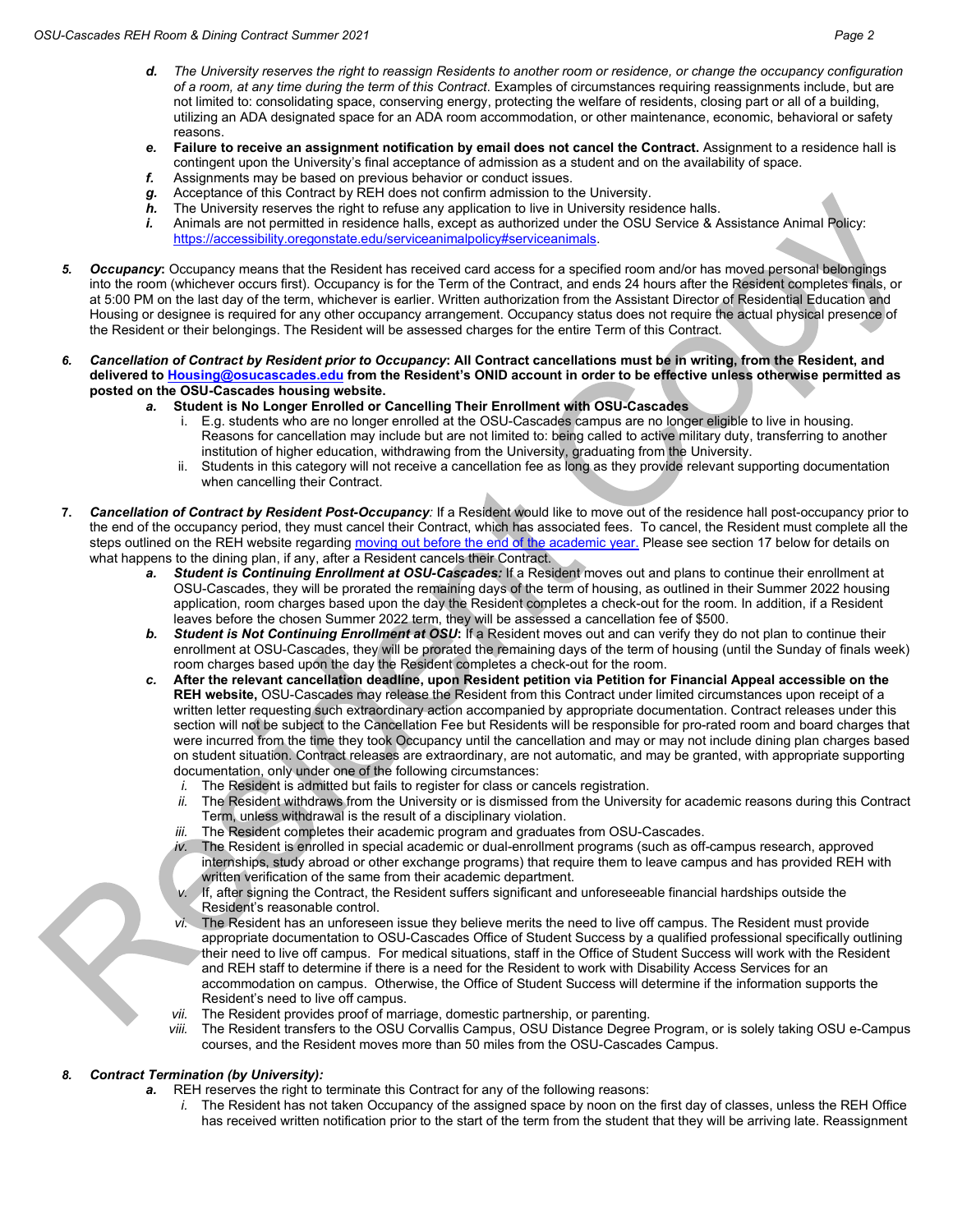of late-arriving students (who do not provide written notice) will be made upon their arrival at the University, as space is available.

- *ii.* The Resident does not meet Eligibility requirements.
- *iii.* The Resident commits serious or repeated student conduct violations or if it is determined that the Resident poses a direct threat to their self, other residents or guests, or to residence hall, or dining center facilities. In this circumstance, the Resident may be asked to vacate the premises immediately pending a hearing.
- *iv.* The Resident is suspended or expelled from the University for disciplinary reasons.
- *v.* The Resident owes in excess of \$2200 to the University prior to fee assessment at the start of any term within the same academic year.
- *vi.* The Resident is in breach of the terms and conditions of this Contract.
- vii. Health and safety conditions exist based on the prevalence of COVID-19, as determined by the Centers for Disease Control, Oregon Health Authority, Deschutes County Health Department or the University, that do not recommend congregate living environments.
- **b.** Except for termination under Section 8 (a)(vii), when a Contract is terminated by REH, the Resident may be charged the Cancellation Fee as described in Section 6 and 7 above from the time of Contract termination, unless the Resident successfully petitions for Contract release as described in Section 7(c) in which case the Resident may be released from the Contract without incurring a Cancellation Fee and may or may not incur dining plan charges. The Resident may have to file a Petition of Financial appeal (detailed in section 10 below) to have any charges incurred from cancelling their Contract reversed by providing appropriate documentation for their situation.

#### *9. REH Charges and Payments***:**

- *a.* All rates are subject to the OSU Board of Trustees approval. The Board of Trustees reserves the right to change residence hall room rates, and dining plan rates during the Contract Term. Rates may be found on the REH website: [https://osucascades.edu/housing/rates-policies/room-dining-rates.](https://osucascades.edu/housing/rates-policies/room-dining-rates)
- *b.* Rates are based upon room type and are available on the REH website. The Resident agrees to pay Oregon State University - Cascades for housing charges as indicated on the current rate sheet, including reasonable costs of collecting a delinquent account, and pay interest charges to any University account after the published due dates, at the rate of 12% per year.
- *c.* Housing and dining rates will not be prorated if Occupancy is taken on any day during the first week of a term or if the Resident vacates on any day during the last week of a term.
- *d.* Charges for each term are billed at the beginning of the term on a Resident's University account. Contact the Student Accounts Office at (541) 737-3775 for more information on making payments to your account.
- *e. All students are charged a non-refundable \$50 contract fee annually when they submit a housing application. This fee covers the cost of processing the application and assignment of space.*
- *f.* Charges for policy violations, damages, improper checkouts, and contractual noncompliance will be assessed as detailed on the *REH Common Residence Hall Charges* schedule found on the REH websit[ehttps://osucascades.edu/housing/rates](https://osucascades.edu/housing/rates-policies/room-dining-rates)[policies/room-dining-rates](https://osucascades.edu/housing/rates-policies/room-dining-rates) . Since it is impractical and extremely difficult to ascertain the amount of actual damages, this schedule represents a reasonable endeavor by the University to estimate fair average compensation for any loss that may be sustained. Resident understands and agrees to this charge schedule.
- *10. Dispute of Charges and Cancellation Fees:* Any dispute over housing or dining charges or Termination or Cancellation Fees assessed to a Resident's University account pursuant to this Contract must be made in writing by the Resident. Appeal petition forms are available and should be completed on the REH housing website.
	- *a.* Appeals can only be made after a charge has been assessed to the Resident's University Account, but must be submitted within 45 days of the date of the invoice for the charges.
	- **b.** Appeals will be subject to a decision rendered by an OSU-Cascades Financial Appeals Committee.
	- *c.* Should the Resident disagree with the decision of the Appeals Committee, they may request in writing a review by the Director of Enrollment Services and Student Success or their designee within 30 days of the original decision. The Director's, or designee's, decision is final.
- *11. Room Changes:* Room changes are permitted only by written permission and approval of REH staff.
	- *a.* Room changes are free for the first move and \$75.00 for *each additional move thereafter, per academic year*. *b.* Residents with approved room changes must vacate the old room and move into the new room within *48 hours* of receiving key card access to the new room, or they may be charged for an improper checkout and an increased rate for the room to cover liquidated damages.
	- *c.* Residents holding two spaces (occupying the old room while not completing the move to the new room) past 48 hours may be subject to the charges associated for both spaces.
	- *d.* Unauthorized room changes will result in an improper checkout fee and Residents may be required to move back to the original assignments. Residents who make unauthorized room changes will also be charged the room rate for both rooms until either the room change has been approved and the Resident has completed vacating the originally assigned room, or, the Resident has moved back to the originally assigned room.
	- *e.* REH reserves the right to restrict room changes at any time.
- *12. Room Vacancies:* If a vacancy occurs in a double or triple occupancy room or apartment, the remaining resident(s) must keep the room clean and ready for another resident to move into the room or apartment at any time. Definition of a clean and ready room may be found at: <https://osucascades.edu/uhds/rates-policies/moving-out>
	- *a.* If a space is available in a room, REH may assign a roommate at any time without prior notification to the remaining resident(s).
	- *b.* The room must have at least one set of all the furnishings and space available for a new resident to move in at any time.
	- *c.* When a Resident leaves for Break Periods, rooms with vacancies *must* be ready for a roommate.
	- *d.* Any room determined to not be ready for a roommate at any time will be deemed a breach of this Contract and the Resident hereby agrees to pay a fee for a higher room rate to compensate the University for its inability to rent the room to another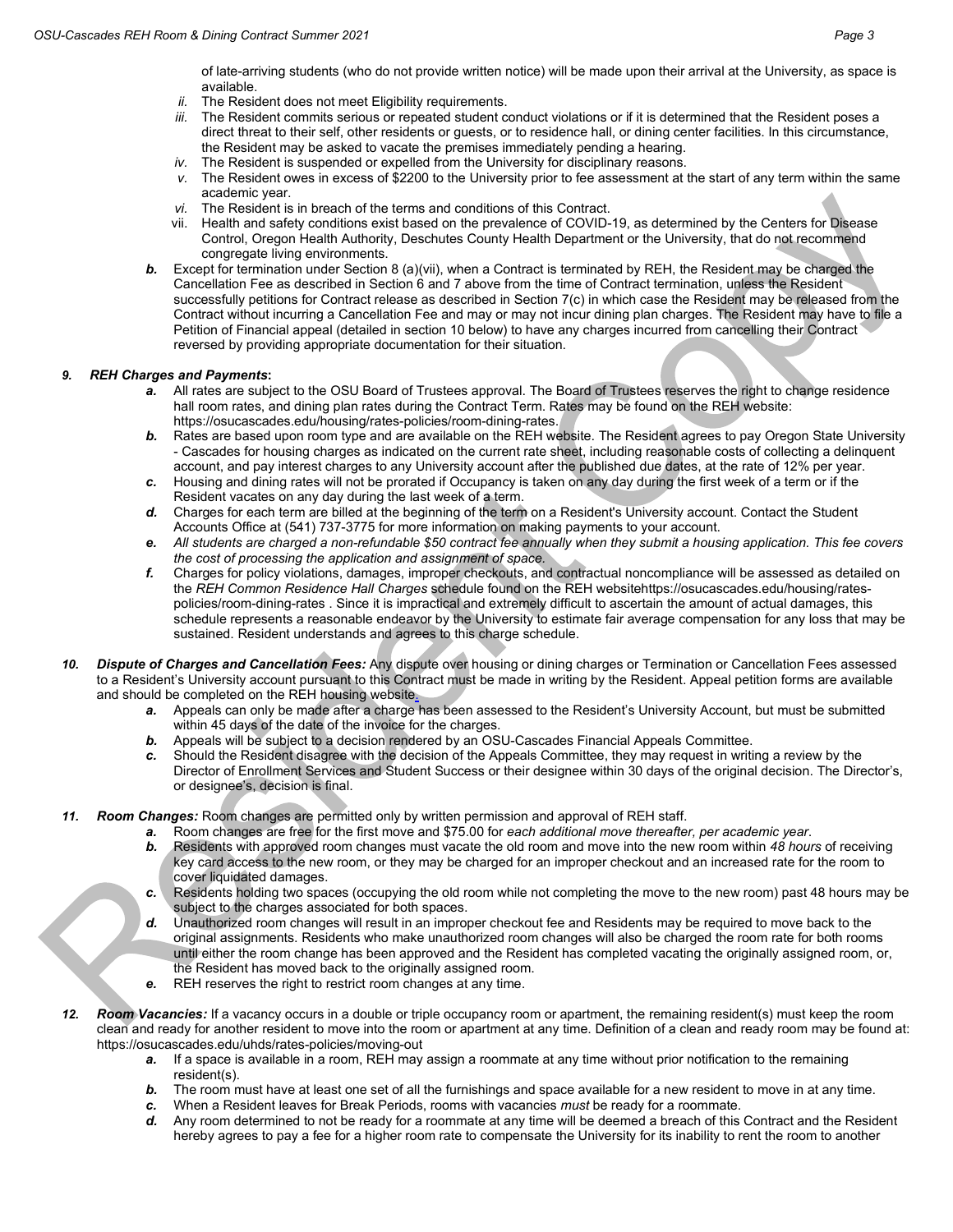Resident. The Resident also agrees to immediately return the room to a state that is ready for a roommate. If the room is returned to a state that is deemed ready by REH, the charges will be returned to the original rate from that date forward. Refusal to accept a roommate or failure to accept reassignment to another room will be interpreted as a failure to comply with the terms and conditions of this Contract and the Resident hereby agrees to pay the University reasonable compensation as described above retroactive to when the previous resident roommate vacated the room. Additionally, failure to maintain a room in a state ready to receive a roommate, failure to accept a roommate or failure to accept reassignment to another room may result in conduct action.

- *e.* Residents agree not to create or maintain an unwelcoming, hostile, or intimidating environment with the intent to drive out a roommate. Violating this agreement will be considered, along with other breaches of this Contract, a disciplinary issue resulting in possible Student Conduct sanctions as well as financial responsibility for Termination and Cancellation Fees.
- *f.* Depending on occupancy needs, REH may offer the opportunity for a Resident or Residents to buy out any remaining spaces in their room. This will only be offered during academic terms and must be agreed to by all residents remaining within the space to become effective.

#### **13.** *Moving Out:*

- *a.* Each Resident must remove all personal belongings from their room when the Occupancy period ends or this Contract is terminated. The room must be cleaned and notice made to REH staff for move out to be complete. Remaining personal items will be considered abandoned and will be sent to OSU Surplus for public auction or disposal. Residents will be charged for housing and dining until they have completed the entire move out process. More information about this process is available on our website[: https://osucascades.edu/uhds/rates-policies/moving-out](https://osucascades.edu/uhds/rates-policies/moving-out)
- *b.* During move out, Residents may be present for an initial staff inspection of the final room condition; however, the initial inspection is informational in nature and is not the final determination of room condition. All rooms are inspected after the Resident vacates the room and this inspection may result in damage charges, regardless of whether the Resident is present at the time of inspection.
- *c.* The Resident agrees to pay for the cost of extra custodial service to remove personal belongings or to clean the room after the Resident has vacated. The Resident agrees that the University may determine these charges in its sole discretion and the University will calculate the charges to reasonably compensate for any damages based on its Common Residence Hall Charges Sheet, located at [https://osucascades.edu/housing/rates-policies/room-dining-rates.](https://osucascades.edu/housing/rates-policies/room-dining-rates)
- *d.* Failure to vacate by the time and date required may result in charges calculated to reasonably compensate the University for damage incurred by the delay, in addition to prorated Room and Dining charges, unless the Resident withdraws from OSU-Cascades after the times and dates listed in Section 3. The Resident agrees to pay these term charges, available on the REH website: [https://osucascades.edu/housing/rates-policies/room-dining-rates.](https://osucascades.edu/housing/rates-policies/room-dining-rates)
- *e.* If a Resident withdraws from OSU-Cascades and moves their belongings out, but has not completed the move out process, REH reserves the right to reassign the room to another resident. A failure to complete the move out process may result in University-determined charges to reasonably compensate the University for damages as set forth in the Common Residence Hall Charges Schedule, located a[t https://osucascades.edu/housing/rates-policies/room-dining-rates.](https://osucascades.edu/housing/rates-policies/room-dining-rates)
- **14.** *Dining Policy:* All Summer Term residents will have a \$50 per week dining plan charged based on their Summer Term Contract duration. Any dining plan funds remaining at the end of a student's Summer Term Contract will be "rolled over" into a plan that provides a 10% discount. These "roll over" funds must be used by June 15, 2023 at 5 PM. Any remaining "roll over" dining plan funds after this date will be forfeited and not refunded. Residents may choose to add money to their "Orange Rewards" (administered by the ID Center) at any time.
- **15.** *Injury or Property Loss:* The University is not responsible for loss or damage to personal property or for any injury to Resident or a guest of the Resident in the REH facility due to fire, theft, water, interruption of water, heat, utility problems, or other causes, unless it was solely a result of the University's negligence. Residents are strongly encouraged to carry personal property or renter's insurance. Residents are also strongly encouraged to remove all valuable items from the room during break periods. Any claims regarding property loss or injury will be referred to the University Office of Risk Management.
- **16.** *Force Majeure:* The University's failure to perform any term or condition of this Contract as a result of force majeure conditions beyond its control such as, but not limited to, war, strikes, fires, flood, governmental restrictions, power failures, acts of nature, epidemics, or damage or destruction, shall not be deemed a breach of this Contract.

#### **17.** *Responsibility of Resident for the Facilities:*

#### *a. Care and maintenance of facilities:*

- i. Each Resident is provided with electronic access through the Resident's OSU-Cascades student ID card and will be held responsible for loss of these devices.
- Residents agree to update and accept their Room Condition within 72 hours of taking Occupancy. Any damages not declared on the Room Condition will be the responsibility of the Resident and may result in a charge upon move out.
- Each Resident is financially responsible for all facilities, fixtures, and items provided for their use.
- iv. Any damage associated with a Resident's service or assistance animal may be charged to the Resident. v. Residents may be charged for cleaning of the room and for any change in the general condition of University property that is not the result of normal wear and tear.
- Condition of the University property will be determined upon final inspection of the room by University staff.
- *b. Charges for loss or damage:*
	- i. Charges for loss or damage caused by a Resident will be assessed by REH on the Resident's University account and must be paid promptly. Resident agrees in advance to the charges listed in the REH Common Residence Hall Charges Sheet, located at [https://osucascades.edu/housing/rates-policies/room-dining-rates.](https://osucascades.edu/housing/rates-policies/room-dining-rates) Resident further agrees to pay the other charges listed in this section, which the University will calculate to reasonably compensate it for its loss.
	- ii. Charges for the loss of equipment and damages or defacement of any area in common use (such as lounges, recreation rooms, corridors, common bathrooms, etc.) will be assessed against the Resident(s) unit.
	- iii. Damages in common areas may be divided and charged on a pro-rated basis to each Resident in the living community.